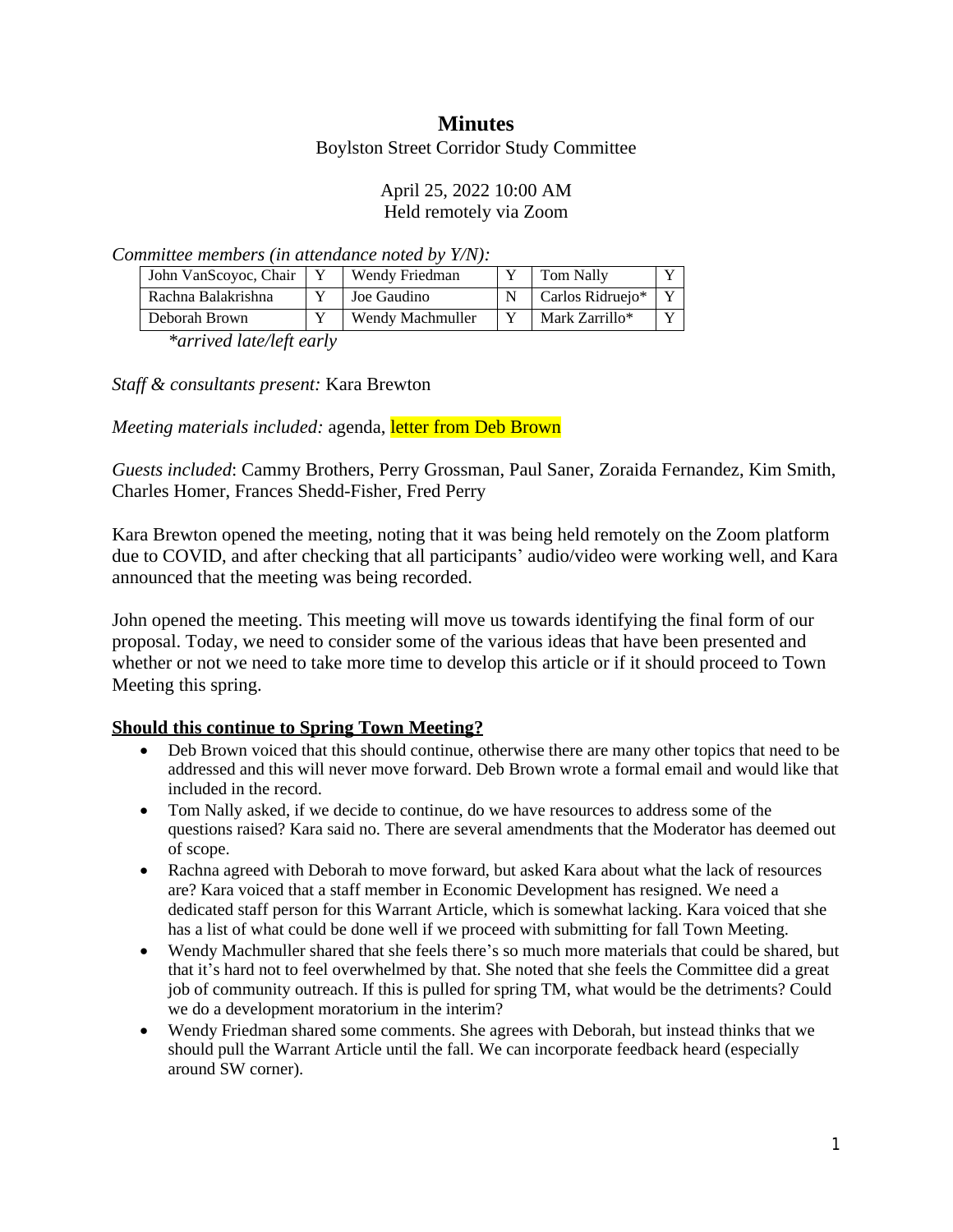- Carlos Ridruejo voiced that the final combined reports are due in two days. We haven't discussed any existing proposed amendments and they have varying support from other Boards & Committees. The Committee Mission is also confusing when compared to our final product since the mission emphasizes so heavily housing. Hard to revamp the whole thing in the last few weeks when there was so much community outreach done over the last 1-2 years. Doesn't have clear opinion – clear we don't have 2/3 support at Town Meeting.
- Mark Zarillo feels that we're second guessing because we don't have answers to new questions. Now we're hearing from special interest groups. From his standpoint as a member of the Planning Board, he's seen this type of lobbying have a heavy impact. Rather than acquiesce to a vocal group, we're already discussed many of these issues. We could eliminate the parcels that clearly affect abutters, we could do clearer work on housing (incentives for housing), then come back at a later date and put forward suggestion on incentives for commercial development. In the meantime, we can gauge next Town Meeting. This needs to have a path forward, but understand we may need to change approach.
- Tom Nally agrees with Wendy F. and Mark. Agree that Madris needs more work, as well as the corner across the street. However, we've done all this work comprehensively, and so am reluctant to pull this apart. I'd prefer we withdraw article from consideration and proceed with all work comprehensively.
- Rachna Balakrishna agrees with Tom. It will always be hard to get everyone in agreement.
- Wendy Friedman is unclear why a two-step process would be beneficial. I don't think we should remove things in a piece meal fashion.
	- o Mark Zarillo shared that we might have more luck moving with smaller pieces.
- Deborah Brown voiced skepticism about the ability to do the work with an extra few months.
- Wendy Machmuller is conflicted about whether to proceed or not. Thinks we should pull this for now. Agrees with others that this should be kept together and not be done piece meal.
- Tom Nally feels we need to pull this.
- Mark Zarillo noted that we're not changing any underlying zoning, we're simply changing the incentives via an overlay.
- John VanScoyoc reviewed whether this needs a 2/3 or majority vote. If it was only housing, we could do majority, but our legal counsel decided this needs a 2/3 vote. The second issue is dealbreakers and must-haves. There just may never be a 2/3 majority around these. Third, there are some suggestions on putting elements of the design guidelines into the zoning that we could do but maybe don't have time to do. Finally, is there a way to separate commercial and housing conversations? Housing only needs majority, but commercial will still need 2/3 vote. Is this ok, or does this mean that we'll basically only make improvements around housing? This is relevant to the Comprehensive Plan conversation.
	- o Tom Nally asked clarifying questions around John's points about what needs 2/3 versus majority vote. Can we re-write it so that everything includes housing? Several Committee members voiced concern about this approach, and that we don't have time to make these changes.
	- o Mark Zarillo noted that if we only go housing route, this doesn't disallow commercial. If we do only housing, we'd have to eliminate L district. Carlos and Mark went back and forth on this a bit. Concern remains that the housing section may pass, and the commercial incentives may never pass.
- Deborah Brown doesn't see that the mission is only housing. John responded to this and voice some issues with financial viability of commercial, whereas housing has backed up demand.
- Wendy Friedman asked Kara what the implications would be if this was/was not pulled? What would be the timeframe? Kara voiced that we've run out of time basically to proceed.

John notes that we need to decide today if this article is going forward.